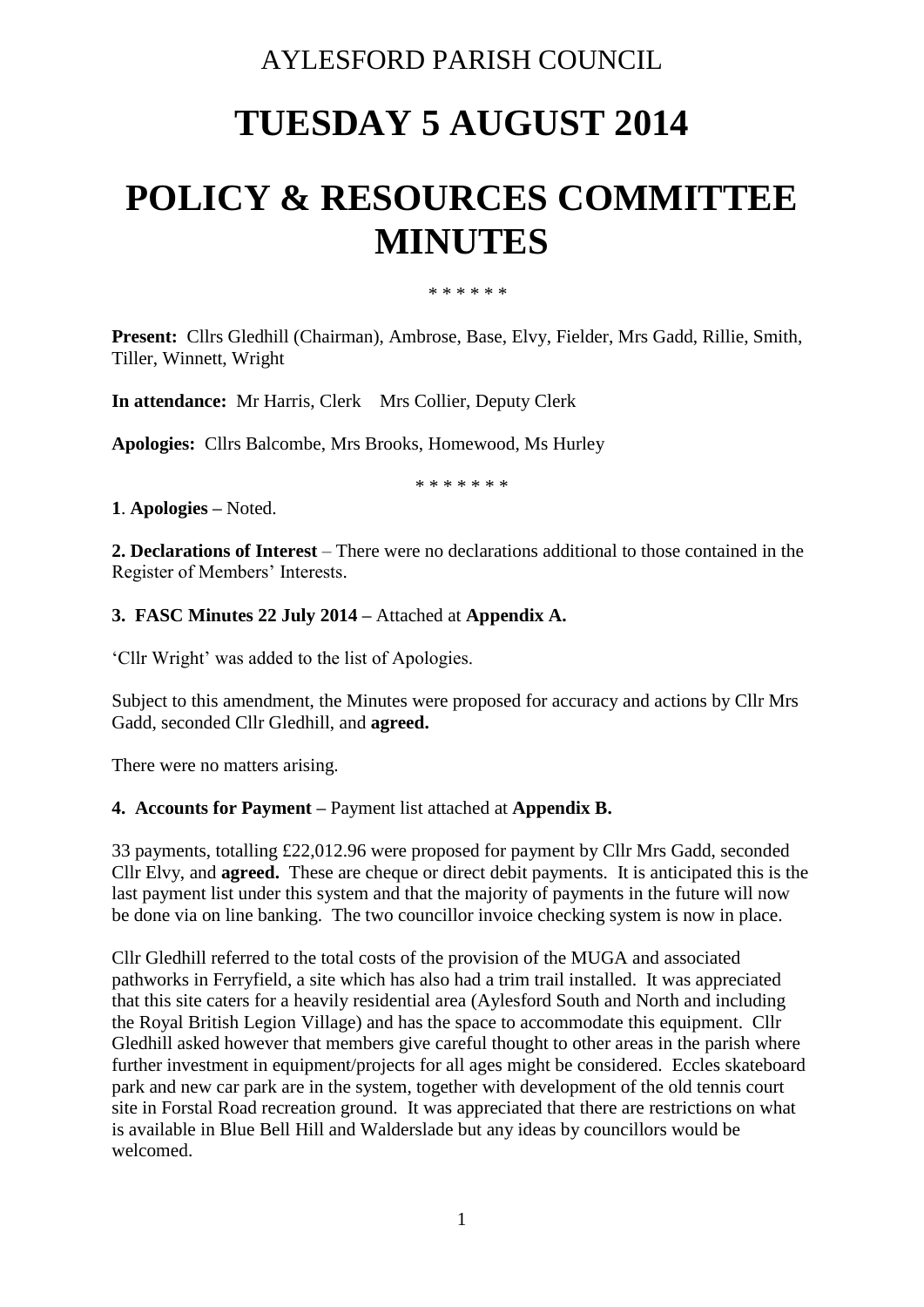# **5. Law and Order**

CCTV –Two cameras purchased. First has been installed opposite the Premier Parade shops in The Avenue, Aylesford. The second camera has been collected from the office by the police for installation during the next two weeks in Fostington Way, overlooking Tunbury recreation ground.

Notices regarding 'CCTV in the area' are being prepared which include reference to their provision by Aylesford Parish Council.

# **6. New Eccles Car Park**

Transfer of the small piece of land from La Farge to Trenport has now been completed. The Lease between Trenport and the Council can now be progressed.

Clerk has commenced the action regarding the relaxation of the convenant on the small strip of St Marks Square required to widen the access to the new car park. The initial advice from the solicitor is that he is seeking a barrister to advise on whether there is a need to take the proposal to the Land Tribunal or not. If the matter has to go to the Land Tribunal the process will take a minimum of 3-4 months if no objections are received. If objections are received the Land Tribunal have a target of completing 75% of all cases within 70 weeks.

It was concluded that the Council will await the advice of the Barrister and depending on that advise review how it takes this matter forward to as early a conclusion as possible. **AGREED**

### **7. Council Policy on Recreation Ground Use**

Signage for all Parish owned open spaces progress report. Royal British Legion Industries have worked on two designs for initially The Hollow and option 1 was selected by Councillors with minor amendments to type size. This design will form the basis for other site signage. **Deputy Clerk**

- **8. Rugby Club/Netball League -** No report to this meeting.
- **9**. **Flood Defences -** No report to this meeting.

#### **10**. **Parish Council Website**

A web site mock up has been worked up with BCTec and was presented by the Clerk to the meeting. Members were impressed with the work done so far and the Clerk was authorised to progress.

#### **11. Staffing**

Individual staff contracts have now been issued to all staff.

# **12. Council Vacancies**

Vacancies still exist as follows:

1 Walderslade; 3 Aylesford South; 1 Eccles.